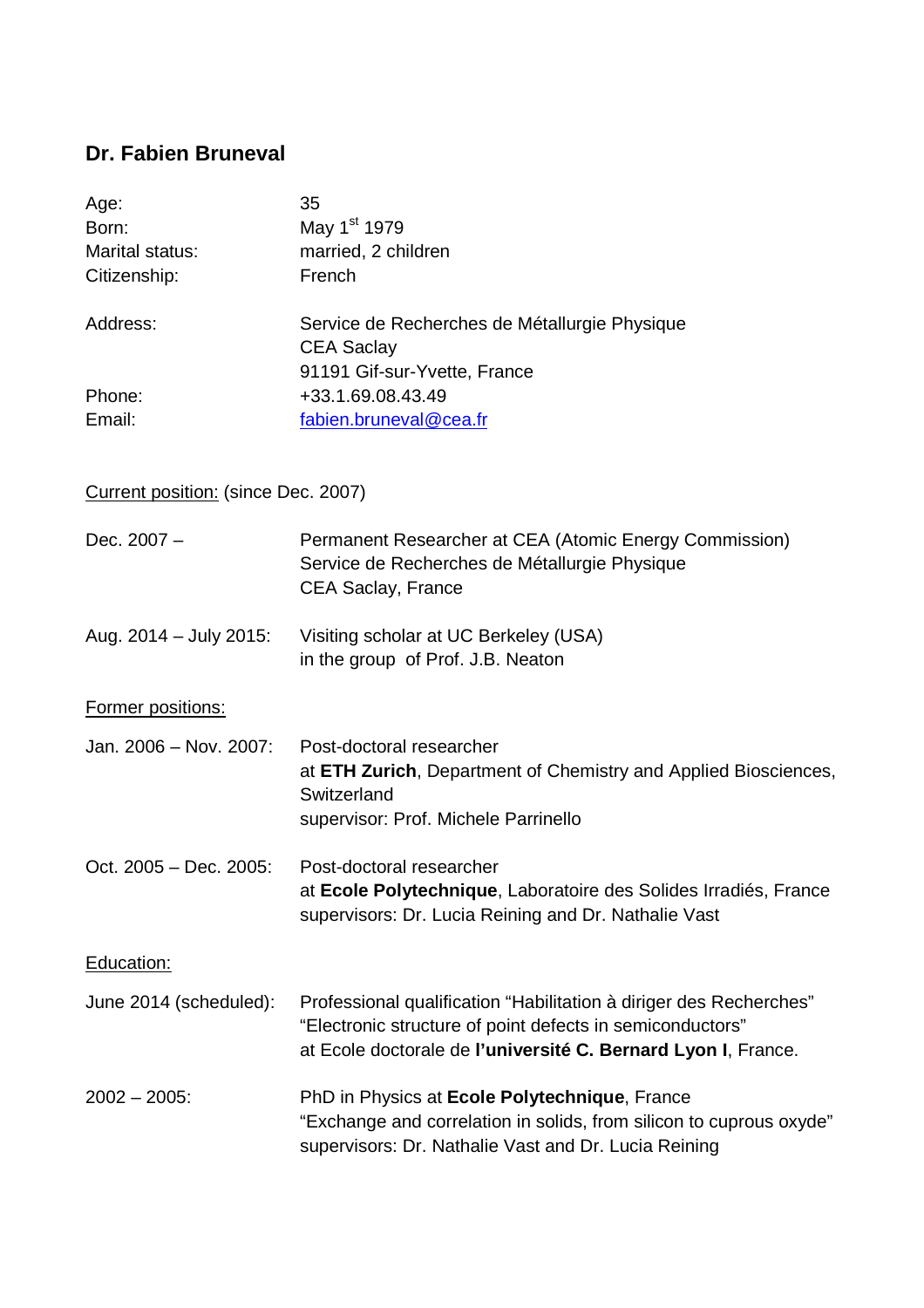| $2001 - 2002$   | Master of Science in Material Science<br>at University Pierre et Marie Curie - Paris VI    |
|-----------------|--------------------------------------------------------------------------------------------|
| $1999 - 2002$ : | Engineering degree<br>at Ecole Centrale Paris, France<br>specialization in Applied Physics |

| Scientific publication highlights: |    |
|------------------------------------|----|
| Number of peer-reviewed articles:  | 33 |
| Book chapters:                     | 2  |
| H-index:                           | 16 |

Most cited articles (> 50 citations in ISI-database as of October 2014):

1. ABINIT: First-principles approach to material and nanosystem properties, X. Gonze et al., Comput. Phys. Commun. **180**, 2582 (2009).

#### **615 citations**

2. A brief introduction to the ABINIT software package, X. Gonze et al., Z. Kristallogr. **220**, 558 (2005).

## **592 citations**

3. Effect of self-consistency on quasiparticles in solids, F. Bruneval, N. Vast, and L. Reining, Phys. Rev. B **74**, 045102 (2006).

#### **110 citations**

4. Understanding correlations in vanadium dioxide from first principles, M. Gatti, F. Bruneval, V. Olevano, and L. Reining, Phys. Rev. Lett. **99**, 266402 (2007).

#### **84 citations**

5. Accurate GW self-energies in a plane-wave basis using only a few empty states: Towards large systems, F. Bruneval and X. Gonze, Phys. Rev. B **78**, 085125 (2008).

#### **68 citations**

6. Many-body perturbation theory using the density-functional concept: Beyond the GW approximation, F. Bruneval et al., Phys. Rev. Lett. **94**, 186402 (2006).

#### **67 citations**

7. Exchange and correlation effects in electronic excitations of Cu2O, F. Bruneval et al., Phys. Rev. Lett. **97**, 267601 (2006).

#### **54 citations**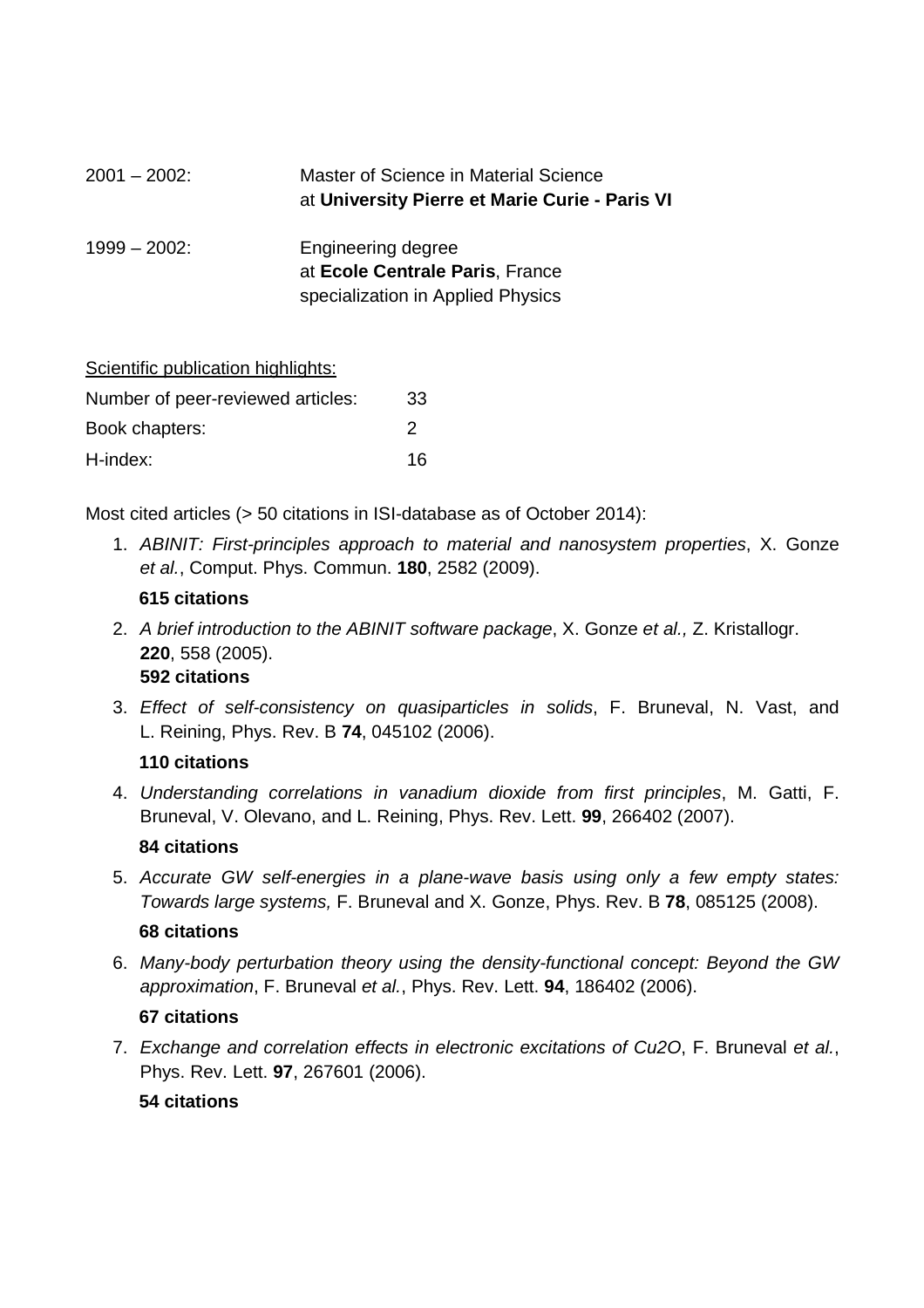## Invited conference communications:

| <b>June 2015</b>  | <b>GW</b> for chemists                                                                                       |
|-------------------|--------------------------------------------------------------------------------------------------------------|
|                   | in ISTPC 2015, summer school in Aussois (France).                                                            |
| <b>July 2014</b>  | Recent advances in the electronic structure calculations of charged defects,                                 |
|                   | in ICMR workshop "Charged systems and solid/liquid interfaces from first<br>principles", Santa Barbara (USA) |
| <b>March 2013</b> | Hybrid functionals in Abinit à la GW,                                                                        |
|                   | in Abinit 6 <sup>th</sup> developers' workshop, Dinard, (France)                                             |
| <b>June 2011</b>  | The GW approximation when the number of particles changes for real,                                          |
|                   | in CECAM workshop "Challenges and Solutions in GW Calculations for                                           |
|                   | Complex Systems", Lausanne (Switzerland)                                                                     |
| April 2011        | The RPA total energy in Abinit,                                                                              |
|                   | in Abinit 5 <sup>th</sup> developers' workshop, Han-sur-Lesse, (Belgium)                                     |
| Nov. 2010         | The GW approximationin less than 60 minutes,                                                                 |
|                   | in "First Yarmouk School for Computational Condensed Matter and Nano                                         |
|                   | Systems", Irbid (Jordan)                                                                                     |
| Sept. 2010        | GW approximation for electron number changes: application to point defects,                                  |
|                   | in Psik conference 2010, Berlin (Germany)                                                                    |
| Sept. 2009        | Approche GW pour les défauts chargés dans les isolants                                                       |
|                   | in final workshop of the ANR project LN3M, Lyon (France)                                                     |
| May 2009          | Introduction to the GW approximation                                                                         |
|                   | in CECAM tutorial "Theoretical Spectroscopy Lectures: theory and codes",                                     |
|                   | Zurich (Switzerland)                                                                                         |
| Dec. 2007         | Introduction to the GW approximation                                                                         |
|                   | in CECAM tutorial "Theoretical Spectroscopy Lectures: theory and codes", Lyon                                |
|                   | (France)                                                                                                     |
| Jan. 2007         | Self-consistent GW electronic structure of solids                                                            |
|                   | in "13 th International Workshop on Computational Physics and Materials                                      |
|                   | Science: Total Energy and Force Methods", Trieste (Italy)                                                    |
| Dec. 2006         | Introduction to the GW approximation                                                                         |
|                   | in CECAM tutorial "Electronic excitations and spectroscopies : Theory and                                    |
|                   | Codes", Lyon (France)                                                                                        |
| Sept. 2005        | Electronic Structure of Cu2O within self-consistent GW                                                       |
|                   | in "The 2005 Nanoquanta Workshop", Bad Honnef (Germany)                                                      |

## Teaching:

- Tutorial classes "Quantum and statistical physics", Ecole Centrale Paris (France), 3<sup>rd</sup> year of university 2012: 55 hours
	- 2013: 55 hours
	- 2014: 55 hours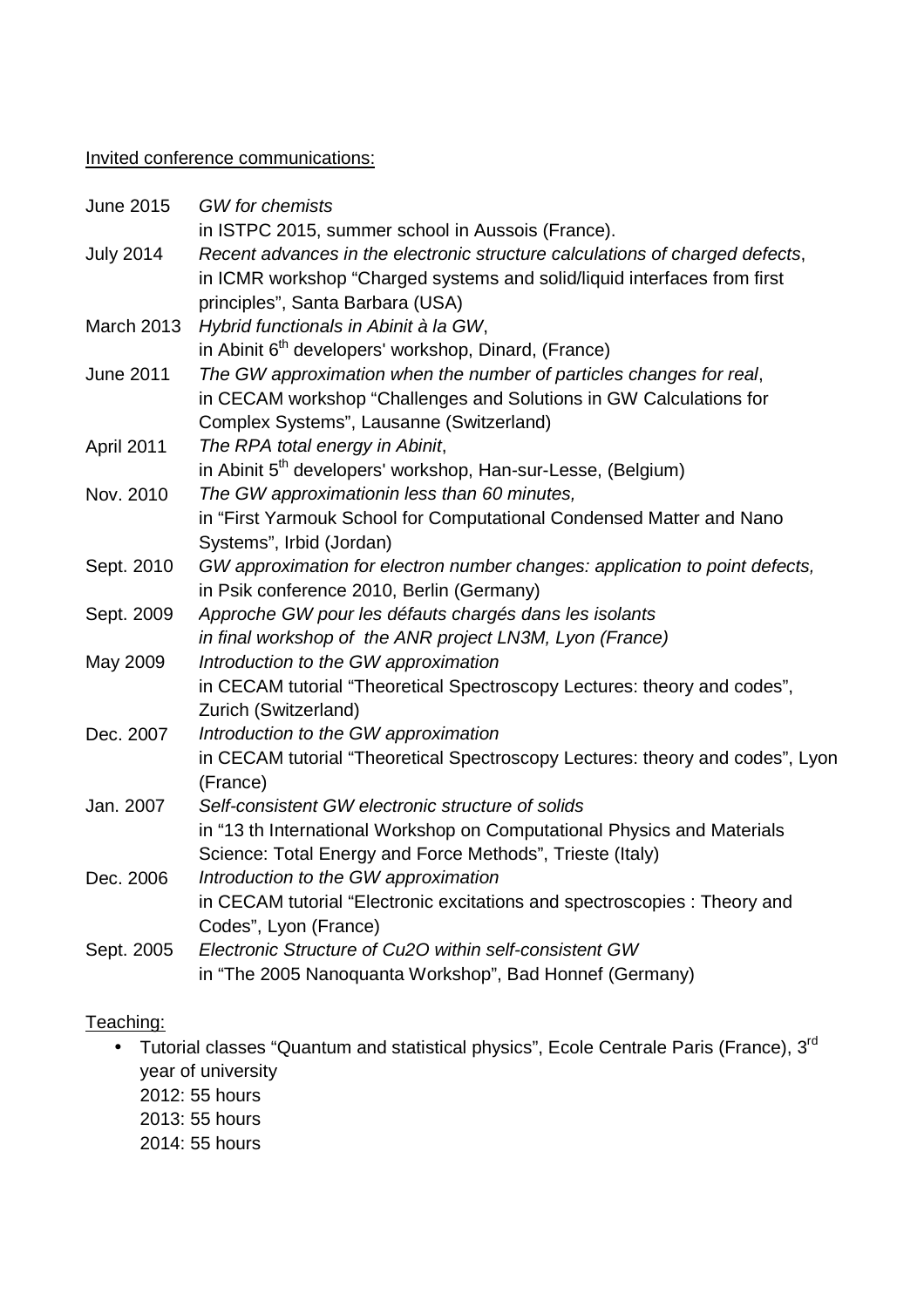• Tutorial classes in "Solid-State Physics", Ecole Centrale Paris (France),  $4<sup>th</sup>$  year of university 2012: 18 hours

## Jury:

• External reviewer for the PhD thesis of David Waroquiers, Université Catholique de Louvain-la-Neuve (Jan. 2013)

## Conference organization:

- Workshop organizer at Centro Stefano Frascini "Nothing is perfect the quantum mechanics of defects", April 26-29 2015, Ascona (Switzerland).
- International organizing committee member of the "5<sup>th</sup> ABINIT International developer workshop", April 11-14 2011, Han-sur-Lesse (Belgium)
- Local organizer of the "Nanoquanto Young Researchers' Meeting", May 6-8 2004, Palaiseau (France)

## Grants/Fundings:

- 2014-2015: **Enhanced Eurotalent program** laureate from CEA and Marie Curie Actions of FP7 (funding for a sabbatical leave)
- 2014-2015: **France-Berkeley Fund** laureate (funding for a sabbatical leave)
- 2009-2013: principal investigator for project "Materials for energy" granted by **GENCI** (high performance computational resources)
- 2011-2013: partner for MAD-FIZ project "Doping of ZnO nanowires" funded by **Agence Nationale de la Recherche** (funding for 2 years post-doctoral position)
- 2009-2011: principal investigator for project "p-type doping in ZnO" funded by **Advanced Material Program of CEA** (funding for 2 years post-doctoral position)

## Mentoring:

- Post-docs:
	- Guido Petretto (2012-2014), "p-type doping in ZnO thick nanowires"
	- Ying Cui (2009-2011), "Doping capabilities of ZnO, a photovoltaic material"
- PhD students:
	- Abdullah Shukri (2012-), "Ab initio calculation of the electronic stopping power in materials"
	- Samuel E. Taylor (2010-2011), "Charged defects in supercells"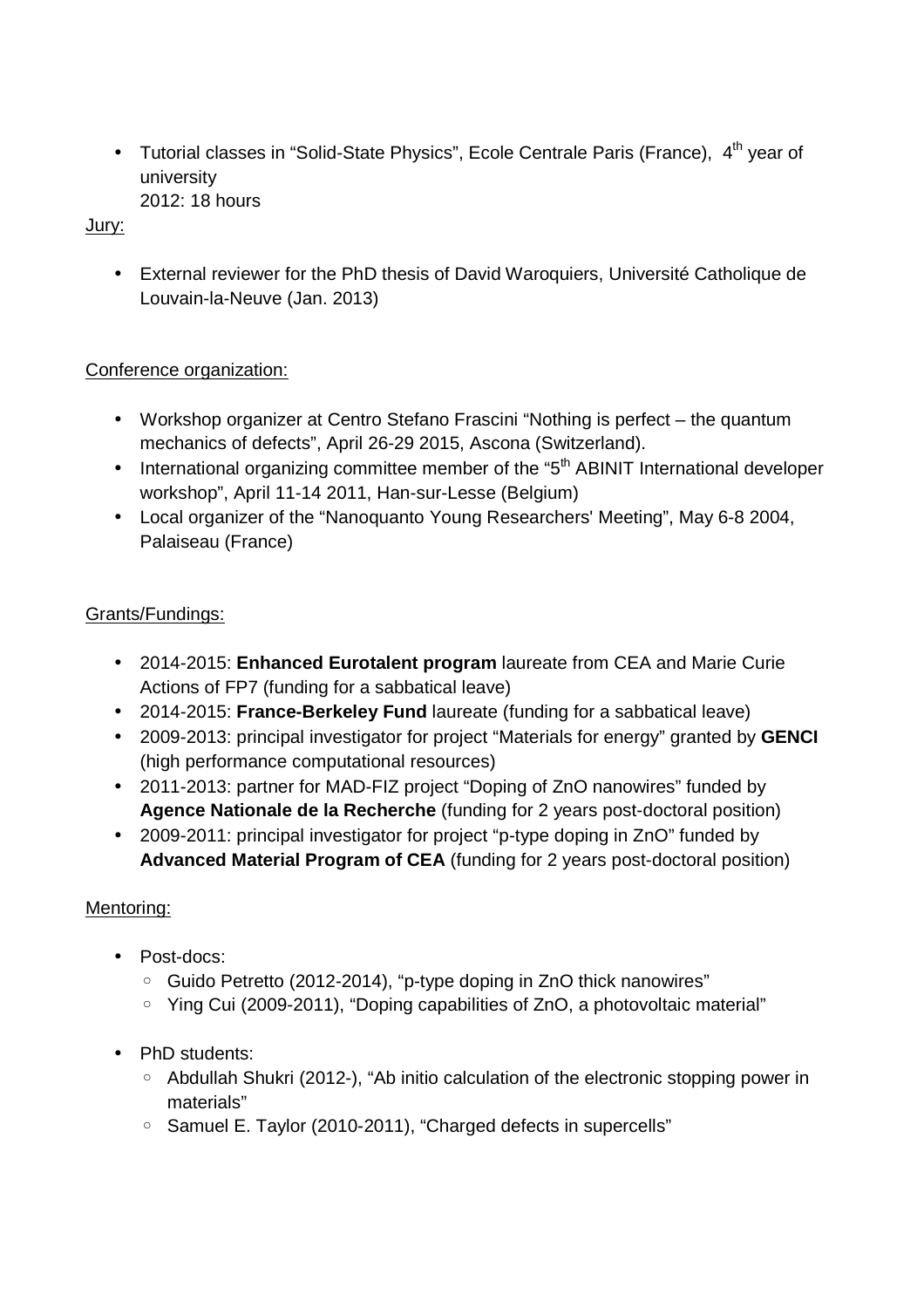- Internship students:
	- 2012: Arnaud Bourasseau, Orsay University (France)
	- 2011: Hichem Ben Hamed, Tunis University (Tunisia)

Other activities in the scientific community:

- Member of the advisory board of the ab initio software **Abinit**
- Member of the committee for allocation of French high-performance computing resources (**GENCI** CT 9)
- Member of the board of the French research networks **GdR-DFT++** and then **GdRcoDFT**
- Reviewer for journals: Physical Review B, Physical Review Letters, Journal of Physics: Condensed Matter, New Journal of Physics, Physica Status Solidi (b), Physica Status Solidi (c), Journal of Chemical Physics, Journal of Chemical Theory and Computation, Reports on Progress in Physics, European Physical Journal B, Nanotechnology
- External reviewer for funding agencies: National Science Foundation (USA), Agence Nationale de la Recherche (France), Swiss National Science Foundation (Switzerland), Platform of Advanced Scientific Computing (Switzerland), PRACE Prioritization Panel (EU)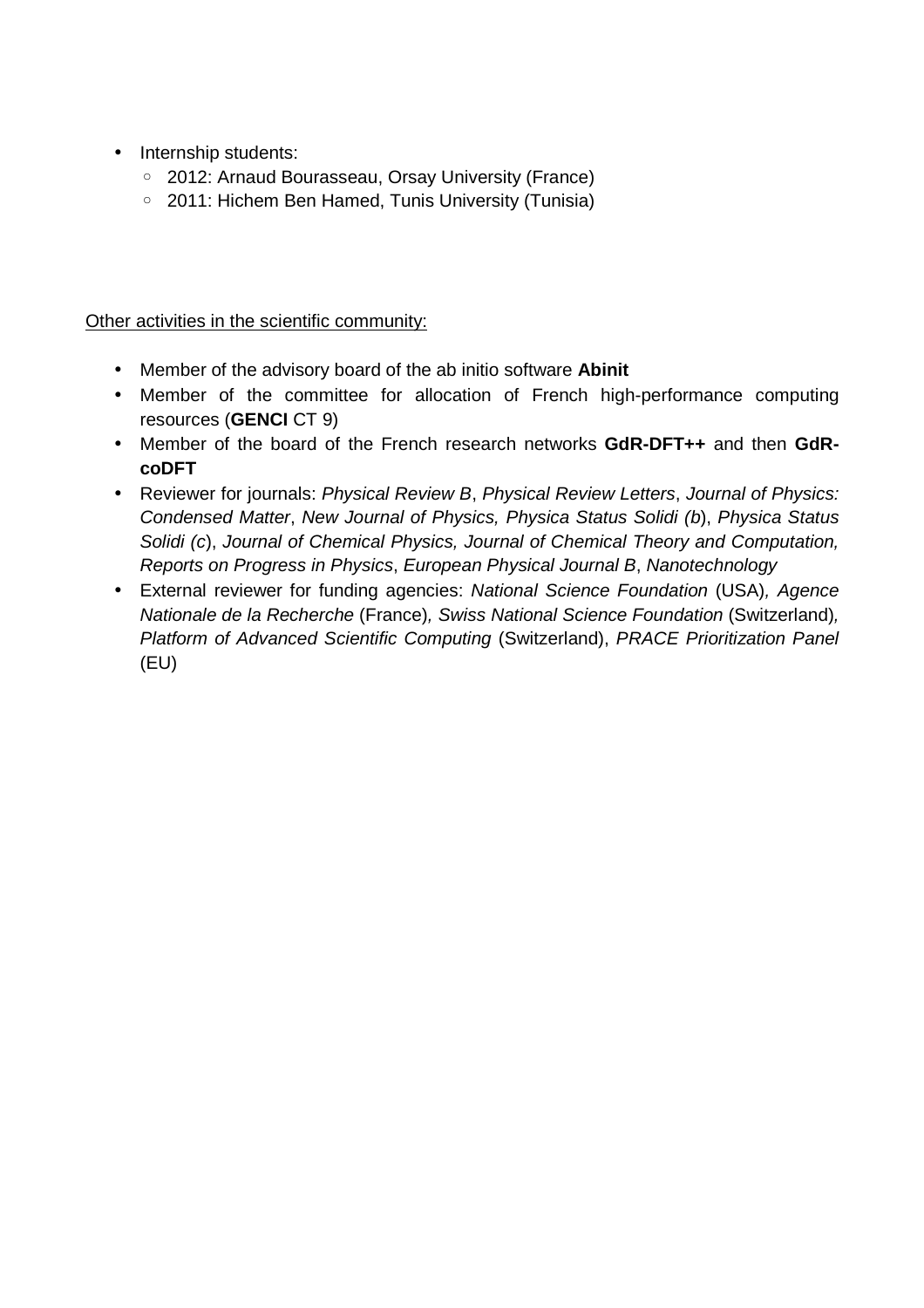## Comprehensive publication list:

## Book chapters:

- 1. Quasiparticle self-consistent GW method for the spectral properties of complex materials, F. Bruneval and M. Gatti, chapter in volume "First Principle Approaches to Spectroscopic Properties of Complex Materials", Eds. C. Di Valentin, S. Botti, and M. Cococcioni, Springer series "Current topic in Quantum Chemistry" Vol. **347**, pp. 99- 135 (2014).
- 2. Electronic properties of interfaces and defects from many-body perturbation theory: Recent developments and applications, M. Giantomassi, M. Stankovski, R. Shaltaf, M. Grüning, F. Bruneval, P. Rinke, and G.-M. Rignanese, chapter in volume "Advanced Calculations for Defects in Materials", Eds. A. Alkauskas, P. Deák, J. Neugebauer, A. Pasquarello, and C.G. Van de Walle, Wiley-VCH, pp 33-60 (2011).

Peer-reviewed articles:

- 1. Comprehensive Ab Initio Study of Doping in Bulk ZnO with Group-V Elements, G. Petretto and F. Bruneval, Phys. Rev. Applied **1**, 024005 (2014).
- 2. Screened Coulomb interaction calculations: cRPA implementation and applications to dynamical screening and self-consistency in uranium dioxide and cerium, B. Amadon, Th. Applencourt, and F. Bruneval, Phys. Rev. B **89**, 125110 (2014).
- 3. Consistent treatment of charged systems within periodic boundary conditions: The projector augmented-wave and pseudopotential methods revisited, F. Bruneval, J.P. Crocombette, X. Gonze, B. Dorado, M. Torrent, and F. Jollet, Phys. Rev. B **89**, 045116 (2014).
- 4. Point defect modeling in materials: Coupling ab initio and elasticity approaches, C. Varvenne, F. Bruneval, M.C. Marinica, and E. Clouet, Phys. Rev. B **88**, 134102 (2013).
- 5. Benchmarking the Starting Points of the GW Approximation for Molecules, F. Bruneval and M. A. L. Marques, J. Chem. Theory Comput. **9**, 324 (2013).
- 6. Ab initio formation volume of charged defects, F. Bruneval and J.-P. Crocombette, Phys. Rev. B **86**, 140103(R) (2012).
- 7. Formation and migration energy of native defects in silicon carbide from first principles: an overview, G. Roma et al.,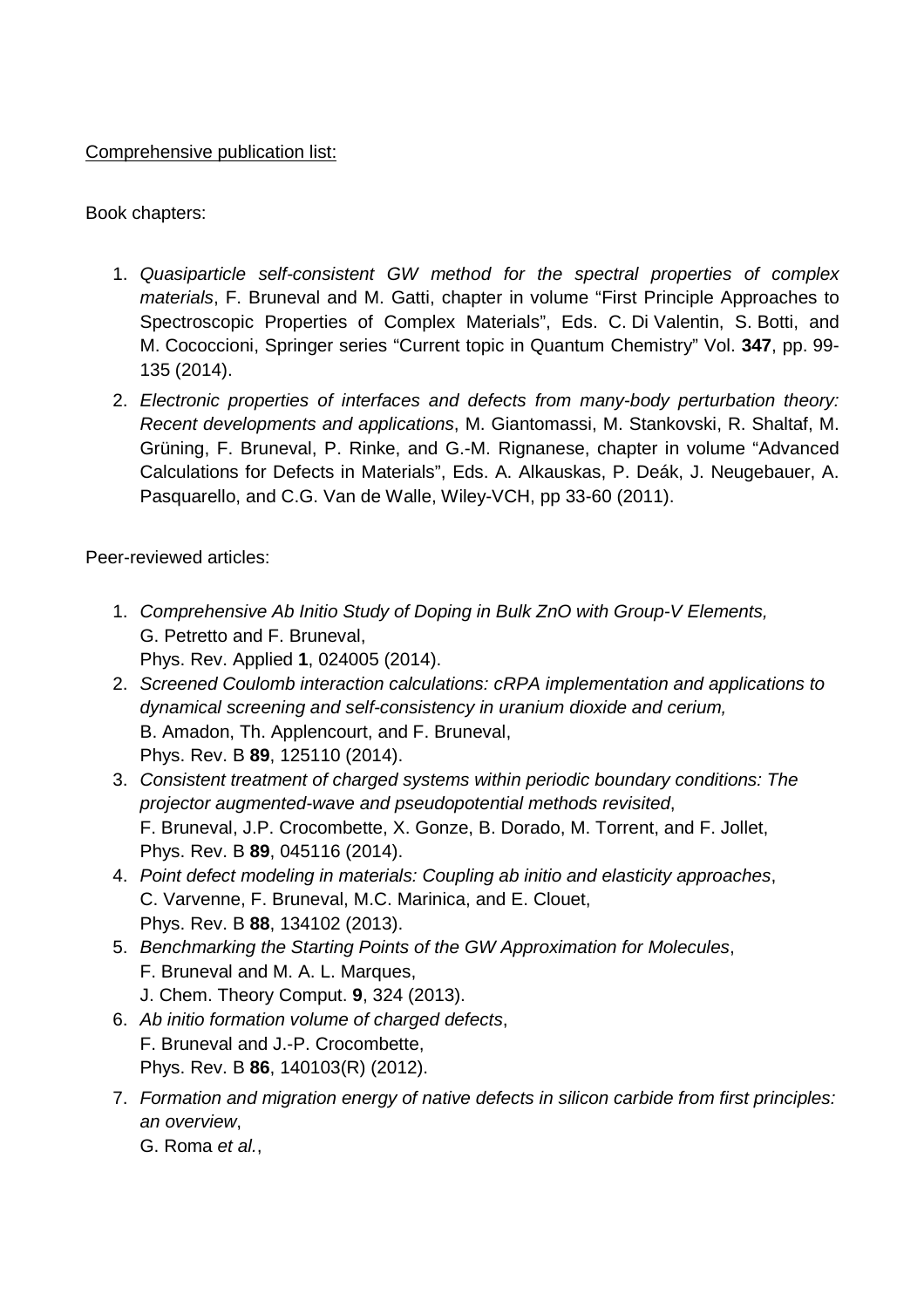Defect and Diffusion Forum **323-325**, 11 (2012).

8. Range-Separated Approach to the RPA Correlation Applied to the van der Waals Bond and to Diffusion of Defects, F. Bruneval,

Phys. Rev. Lett. **108**, 256403 (2012).

- 9. Ionization energy of atoms obtained from GW self-energy or from random phase approximation total energies,
	- F. Bruneval,
	- J. Chem. Phys. **136**, 194107 (2012).
- 10. Methodological aspects of the GW calculation of the carbon vacancy in 3C-SiC, F. Bruneval,

Nucl. Instrum. Meth. B **277**, 77 (2012).

- 11. Direct observation of Al-doping-induced electronic states in the valence band and band gap of ZnO films, M. Gabás et al., Phys. Rev. B **84**, 153303 (2011).
- 12. Understanding and correcting the spurious interactions in charged supercells, S. E. Taylor and F. Bruneval, Phys. Rev. B **84**, 075155 (2011).
- 13. Energetics and metastability of the silicon vacancy in cubic SiC. F. Bruneval and G. Roma, Phys. Rev. B **83**, 144116 (2011).
- 14. Electronic properties of interfaces and defects from many-body perturbation theory: Recent developments and applications, M. Giantomassi et al., Phys. Status Solidi B **248**, 275 (2011).
- 15. p-type doping and codoping of ZnO based on nitrogen is ineffective: An ab initio clue, Y. Cui and F. Bruneval, Appl. Phys. Lett. **97**, 042108 (2010).
- 16. Effects of Electronic and Lattice Polarization on the Band Structure of Delafossite Transparent Conductive Oxides, J. Vidal et al., Phys. Rev. Lett. **104**, 136401 (2010).
- 17. Dynamic structure factor and dielectric function of silicon for finite momentum transfer: Inelastic x-ray scattering experiments and ab initio calculations, H. C. Weissker et al., Phys. Rev. B **81**, 085104 (2010).
- 18. ABINIT: First-principles approach to material and nanosystem properties, X. Gonze et al.,

Comput. Phys. Commun. **180**, 2582 (2009).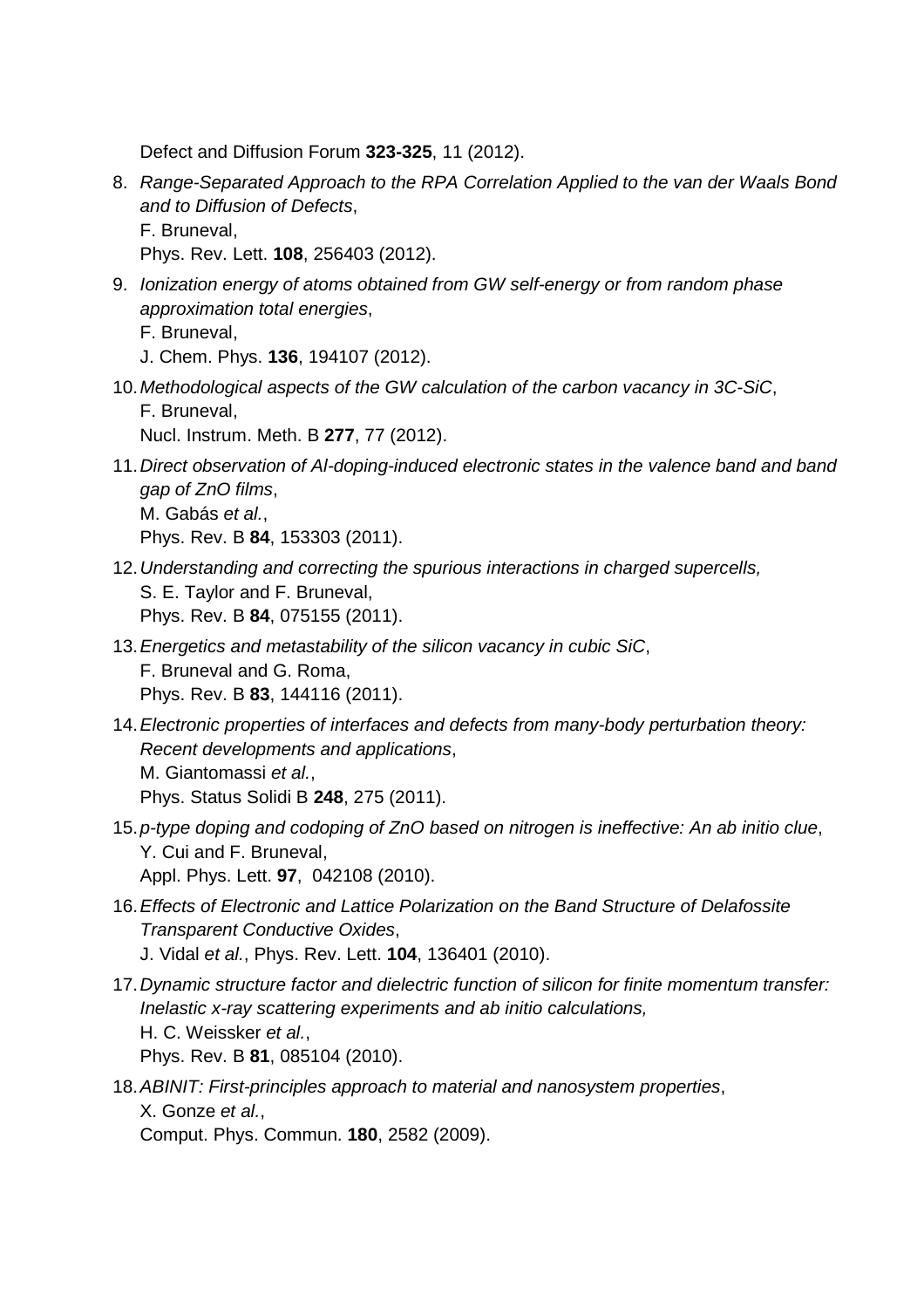19. GW Approximation of the Many-Body Problem and Changes in the Particle Number, F. Bruneval,

Phys. Rev. Lett. **103**, 176403 (2009).

- 20. A Molecular Dynamics Study of the Early Stages of Calcium Carbonate Growth, G.A. Tribello, F. Bruneval, C.C. Liew and M. Parrinello, J. Phys. Chem. B **113**, 11680 (2009).
- 21. Accurate GW self-energies in a plane-wave basis using only a few empty states: Towards large systems, F. Bruneval and X. Gonze, Phys. Rev. B **78**, 085125 (2008).
- 22. New Lennard-Jones metastable phase, H. Eshet, F. Bruneval, and M. Parrinello, J. Chem. Phys. **129**, 026101 (2008).
- 23. Molecular dynamics study of the solvation of calcium carbonate in water, F. Bruneval, D. Donadio, and M. Parrinello, J. Phys. Chem. B **111**, 12219 (2007).
- 24. Understanding correlations in vanadium dioxide from first principles, M. Gatti, F. Bruneval, V. Olevano, and L. Reining, Phys. Rev. Lett. **99**, 266402 (2007).
- 25. Electronic excitations: Ab initio calculations of electronic spectra and application to zirconia ZrO<sub>2</sub>, titania TiO<sub>2</sub> and cuprous oxide Cu<sub>2</sub>O, L. K. Dash et al., Comput. Mater. Science **38**, 482 (2007).
- 26. Exchange and correlation effects in electronic excitations of  $Cu<sub>2</sub>O$ , F. Bruneval et al., Phys. Rev. Lett. **97**, 267601 (2006).
- 27. Effect of self-consistency on quasiparticles in solids, F. Bruneval, N. Vast, and L. Reining, Phys. Rev. B **74**, 045102 (2006).
- 28. Beyond time-dependent exact exchange: The need for long-range correlation, F. Bruneval, F. Sottile, V. Olevano, and L. Reining, J. Chem. Phys. **127**, 144113 (2006).
- 29. Signatures of short-range many-body effects in the dielectric function of silicon for finite momentum transfer, H.C. Weissker et al., Phys. Rev. Lett. **97**, 237602 (2006).
- 30. Many-body perturbation theory using the density-functional concept: Beyond the GW approximation,
	- F. Bruneval et al.,